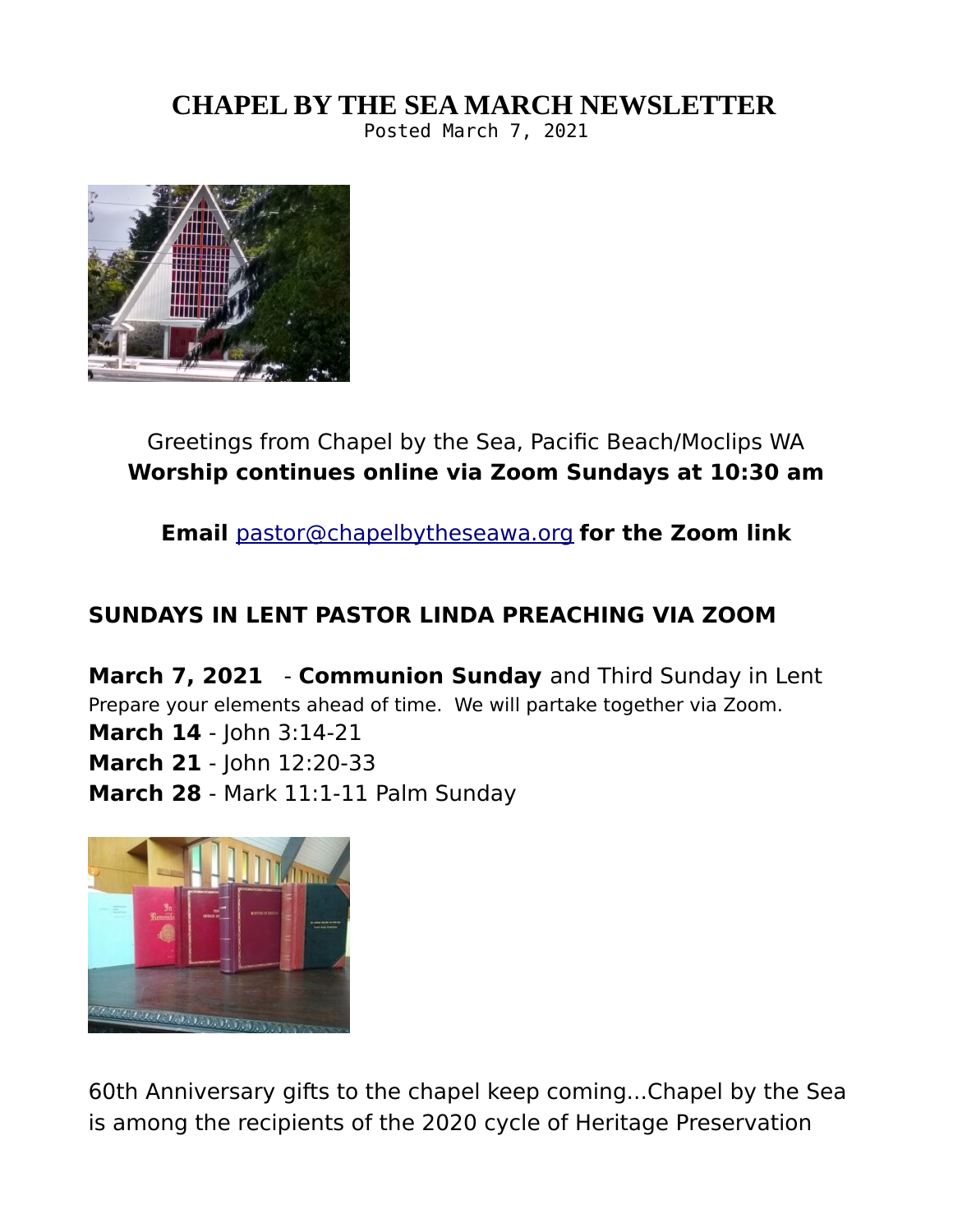Grants from the Presbyterian Historical Society (PHS). The chapel is among seven recipients. This grant will fund the digitizing of chapel records and make them available through the PHS archive.

#### [www.history.pcusa.org](http://www.history.pcusa.org/)

Now and then we have visitors stop by to ask about their parents' wedding record or check the baptismal records. Soon those records will be available online thanks to the archival experts at PHS.



[https://www.history.pcusa.](https://www.history.pcusa.org/blog/2021/02/phs-awards-seven-heritage-preservation-grants-churches)

CHAPEL BY THE SEA CELEBRATES MARKS OF VITAL CONGREGATIONS Last month the Rev. Dr. David Kegley, our VCI facilitator, joined us in worship and discussed with us the results of the survey. Our highest mark was Caring Relationships and our lowest score was Evangelism. A quick view of the chapel's marks is attached. All 7 marks are on a par with PCUSA and the chapel scored higher in all seven benchmarks!

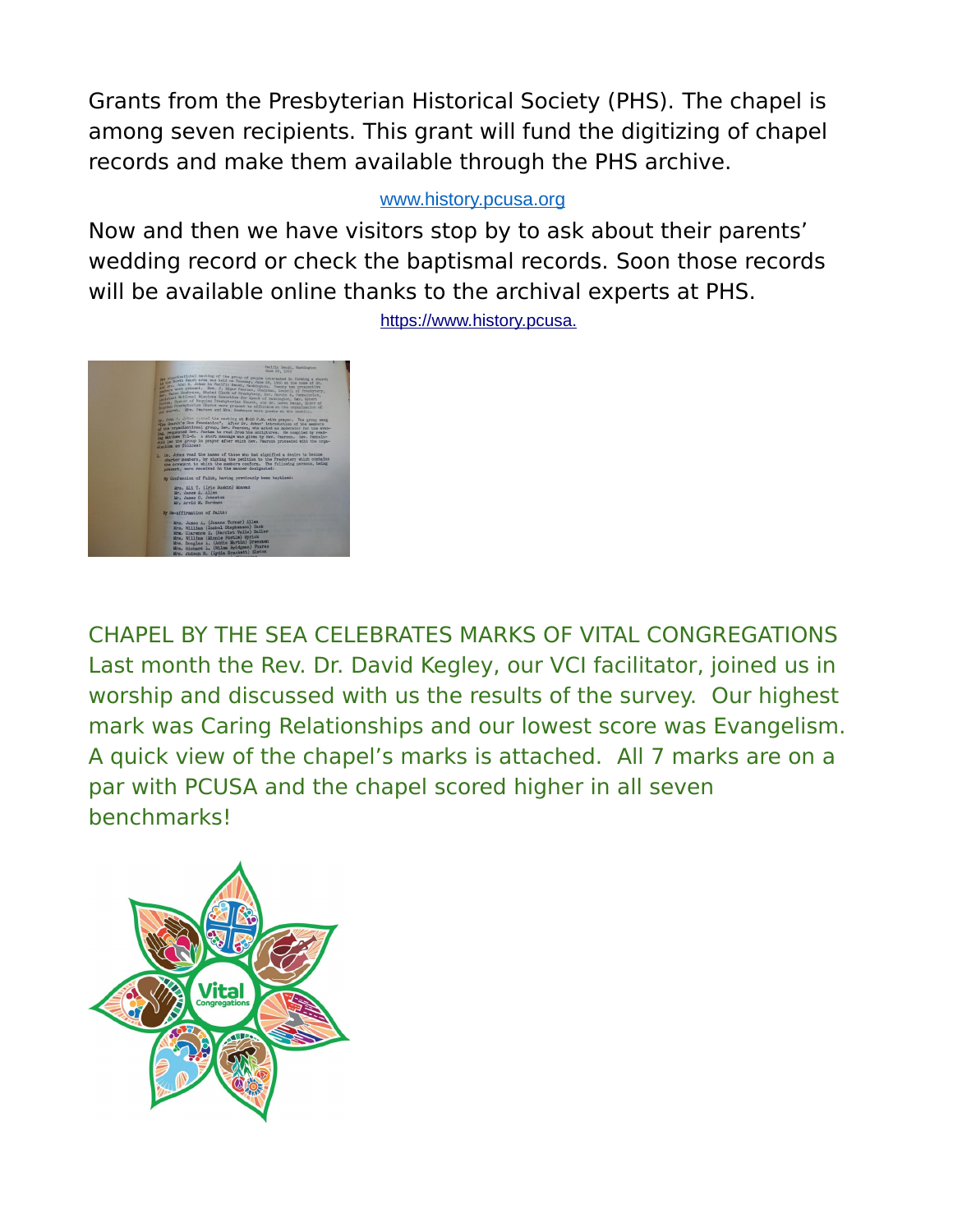Celtic Christian Spirituality Continues during Lent Thursdays via Zoom from 4 - 5 pm led by Pastor Linda The book study is Philip Newell's Listening for the Heartbeat of God

LENTEN DEVOTIONAL ONLINE Go to [www.presbyterianmission.](http://www.presbyterianmission.org/ministries/today/Lent2021) **A Lenten Journey to Peace and Wholeness - The Way to Shalom.**

Session Highlights (Special Session Meeting on February 7 and Stated Session Meeting on February 28 via Zoom)

- Vital Congregations Initiative Year Two will frame our session time each month as session plans for the tasks to be completed this year. Year 2 begins with a time of prayer and planning.
- Hunger Action Team (HAT) has completed two months of Thank-FULL meal deliveries. Thanks to Clint Davis, Phyllis Shaughnessy, Cindy Stearns who planned the program, all the wonderful volunteer drivers who delivered the meals, in addition to the "office staff"who kept up with insurance and bookkeeping requirements.
- Delivery of Covid Safety Kits/Masks will continue and volunteer drivers must provide the chapel with proof of insurance.
- Painting of the kitchen cabinets in the chapel hall was approved.
- Wedding on June 26, 2021 the groom is grandson of a former pastor at the chapel.
- Next presbytery meeting via Zoom is March 18. Dianne Burton will be our commissioner.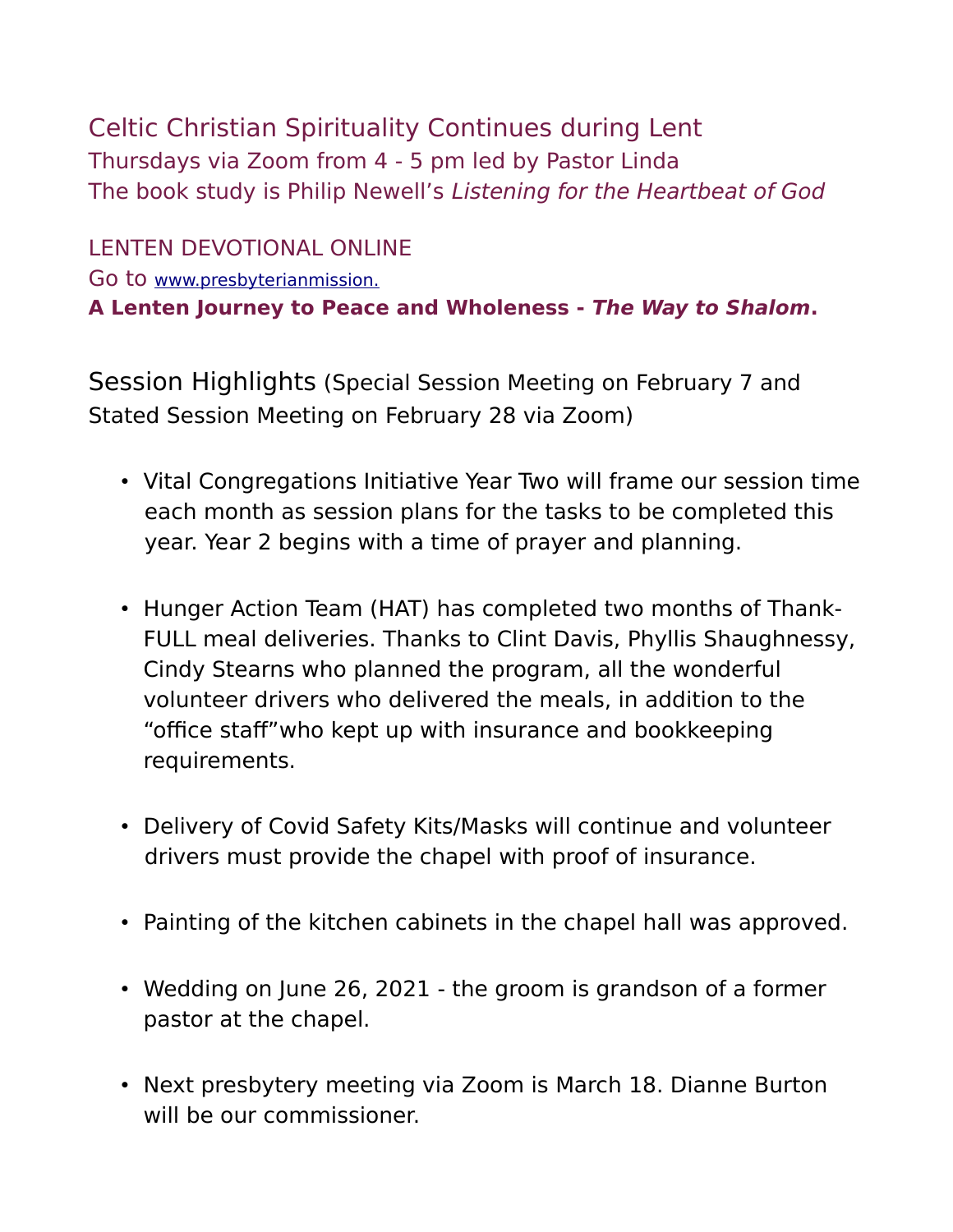# **Community Outreach**

Hunger Action Team (HAT) a ministry of Chapel by the Sea.

North Beach Food Bank - March 16 from 9-11 am at Firestation #8 Delivery of Covid Safety Kits/Masks is planned for March 20. These kits are free to those who request and are delivered free of charge to your doorstep by our volunteer drivers. For more information on our Hunger Action Team, (HAT) a ministry of Chapel by the Sea, contact Cindy Stearns at the Chapel or contact us on FB/HAT/ Chapel by the Sea page or [www.chapelbytheseawa.org](http://www.chapelbytheseawa.org/)

Spiritual guidance - Call the church office 360.276.8143 to set up an appointment

Benevolence Fund - available for those in emergency need

Pray always - let us know how we may pray for you or join me for midday prayer in the Chapel on Fridays (mask required) noon-12:30 pm

Online giving is an option by going to our website

[www.chapelbytheseawa.org](http://www.chapelbytheseawa.org/) and

click the GIVING button. There is still time to make a tax-deductible gift if you are fortunate to have IRA withdrawals that you must take.

Stewardship - faithful giving, and generous support for the chapel's 60th anniversary fund and Hunger Action Team are sustaining Christ's ministry. Thank you for your sacrificial gifts and prayers of encouragement.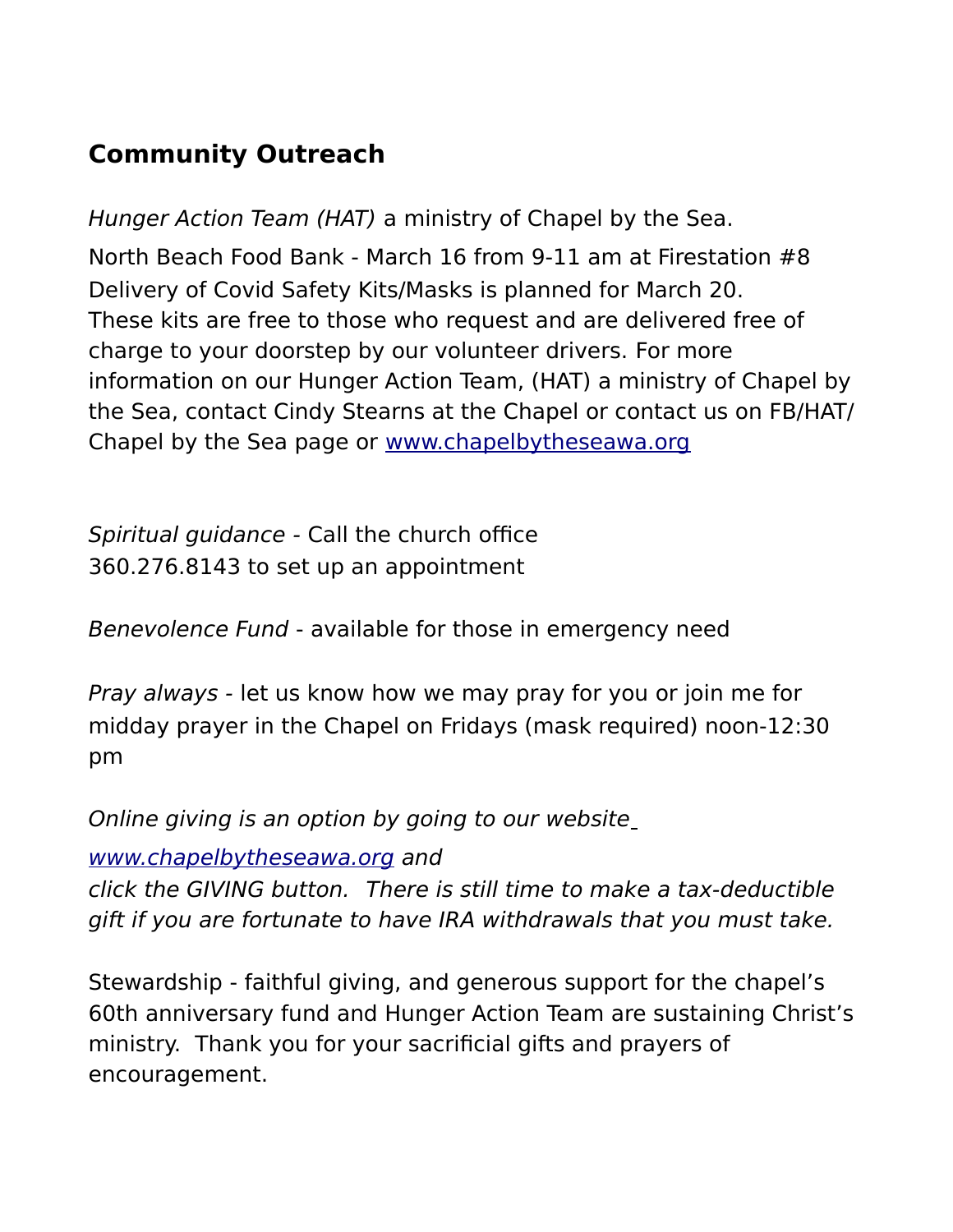The building is here for a reason and for many it's a landmark along State Route 109. And while we're not in the building for worship we're doing the necessary to keep the lights on and the banners waving as a sign of hope and promise for the future. This month it will have been a year since we closed the building due to Covid-19. Our hope and prayer is to be back in the building for worship this summer and welcome you again… whoever you are and wherever you are on life's journey, you are welcome here.

A Monthly Calendar of chapel activities is attached for your reference thanks to Joann Lacy

### **Chapel by the Sea Prayer List**

… *pray without ceasing… 1 Thess. 5:17*

THE COVID CRISIS: deliverance from this time of Covid-19 - vaccines are rolling out. Healing for those infected, protection for their families, those who care for them, our front line workers and chaplains. Comfort for those who have suffered loss and those grieving: over half a million people have died in the U.S.

THE ECONOMIC CRISIS - we are thankful for promised stimulus checks to those who so badly need financial help.

Dianne Burton's family: Cousin's son-in-law, Jerry Rodriguez, passed away Oct. 21

Prayers requested for his wife Yvette and their children.

Family of Staysha Lea (aunt's extended family) missing since 8.11.

Remains found. POI in custody, other on the run.

- \* Gabriel Taylor recovering from face injury
- \* Victoria Cook health concerns
- \* Bobbi Ray diagnosed with MS
- \* Lee Marriott awaiting cardiologist appointment
- \* Adkins, Jim and Penny (Jim responding well to new chemo)
- \* Jeff, son-in-law of Phyllis Shaughnessy
- \* Suzanne discerning future treatment options
- \* Suzanne's grandson Seth (Marine)
- \* Ron, Doug & Betty, Tara, Angelina,